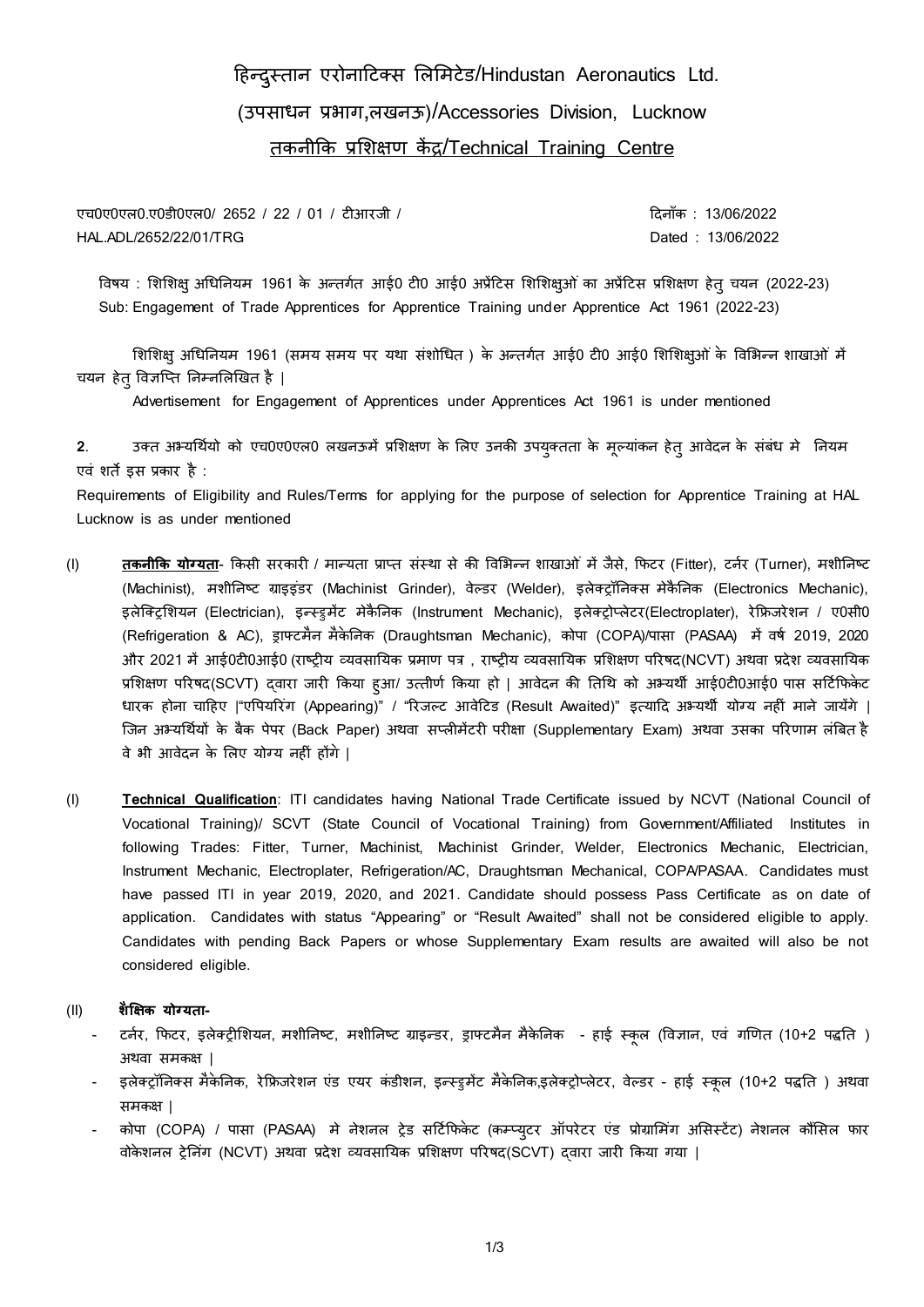#### (II) **Educational Qualification**:

- Turner, Fitter, Electrician, Machinist, Machinist Grinder, Draughtsman Mechanic- High School(Science and Maths) in (10+2) system or equivalent
- Electronics Mechanic, Refrigeration and AC, Instrument Mechanic, Electroplater, Welder- High School in (10+2) System or equivalent
- COPA/PASAA- possessing National Trade Certificate issued by NCVT/SCVT.
- (III) आई0टी0आई0 धारक को स्टाइपेंड (Stipend) अप्रेंटिस अधिनियम 1961 (समय समय पर यथा संशोधित ) के नियमानसार देय होगा |
- (III) Stipend will be payable to Trade (ITI) Apprentices as per Apprentices Act 1961.
- (IV) शिशिक्षु अधिनियम के अधीन जिन्होने पहले से अप्रेंटिसशिप प्रशिक्षण प्रारम्भ कर दी हो / प्राप्त कर रहे है वे इसके के लिए पात्र निीं िै |
- (IV) Candidates pursuing apprentice training or having completed apprentice training will not be eligible to apply.
- (V) Students of COE Courses are not eligible to apply.
- (V) सीओई कोर्स मे आईटीआई पास अभ्यर्थी इस परीक्षा के लिए पात्र नहीं है
- (VI) किवल भारतीय राष्ट्रीयता के अभ्यर्थी ही आवेदन कर सकते है |
- (VI) Only Indian Nationals are eligible to apply.
- (VII) अनुसचित जाति/ जनजाति/ अन्य पिछड़ा वर्ग/ ईडब्ल्युएस/ विकलांग श्रेणी का आरक्षण शिशिक्षु अधिनियम के अन्तर्गत होगा।
- (VII) SC/ST/OBC/EWS/Disabled candidates will be extended reservation as per Apprentice Act 1961.
- (VIII) अभ्यर्थियों को आयु दिनाँक 30/06/2022 को 27 वर्ष से अधिक नहीं होनी चाहिए ( अनुसूचित जाति एवं जनजाति को 5 वर्ष), अन्य पिछड़ा वर्ग को 3 वर्ष एवं विकलांग श्रेणी के अभ्यर्थी को 10 वर्ष की छूट)
- (VIII) Candidates should not be above 27 years as on 30/06/2022(relaxation of 5 years in age for SC/ST, 3 years for OBC, and 10 years to Disabled candidates in respective category is admissible)
- (IX) प्रशिक्षण की अवधि एक वर्ष होगी।
- (IX) Duration of Training will be One year.

### 3. **आवेदन करने की ववधि/Method of Application-**

- a. ईच्छुक अभ्यर्थी आन लाइन माध्यम से आवेदन कर सकते है | अन्य कोई आवेदन का माध्यम स्वीकार नहीं किया जाएगा |अभ्यर्थी [http://59.89.119.210/trg](http://117.239.229.153/trg) वैबसाइट पर जाकर स्वयं को पंजीकृत (register) कर सकते है | उपरोक्त लिंक 15 **जून**(9:00 बजे प्रातः ) से 30 जून 2022 तक खुला रहेगा | रजिस्ट्रेशन करने से पूर्व https://apprenticeshipindia.gov.in पर रजिस्ट्रेशन सुनिश्चित करले तथा apprenticeshipindia.org से प्राप्त रजिस्ट्रेशन नंबर नोट करले।
- a. Interested candidates can apply online. No other medium of application will be accepted. Candidates can register at website [http://59.89.119.210/trg.](http://117.239.229.153/trg) Above link shall open for application from **15 June 2022(9:00 am) to 30 June 2022.** Please ensure that the candidate is duly registered on https://apprenticeshipindia.gov.in and possess valid registration number before applying on the given link to apply online.
- b. अभ्यर्थी दवारा वैबसाइट पर "मृलभृत सूचना भरने (Enrol Basic Details)'' के उपरांत, वैबसाइट पर पंजीकरण संख्या (Registration Number) मिलेगी जिसे अभ्यर्थी तुरंत ही भविष्य में उपयोग के लिए नोट कर के रखे | सफलतापूर्वक मूलभूत